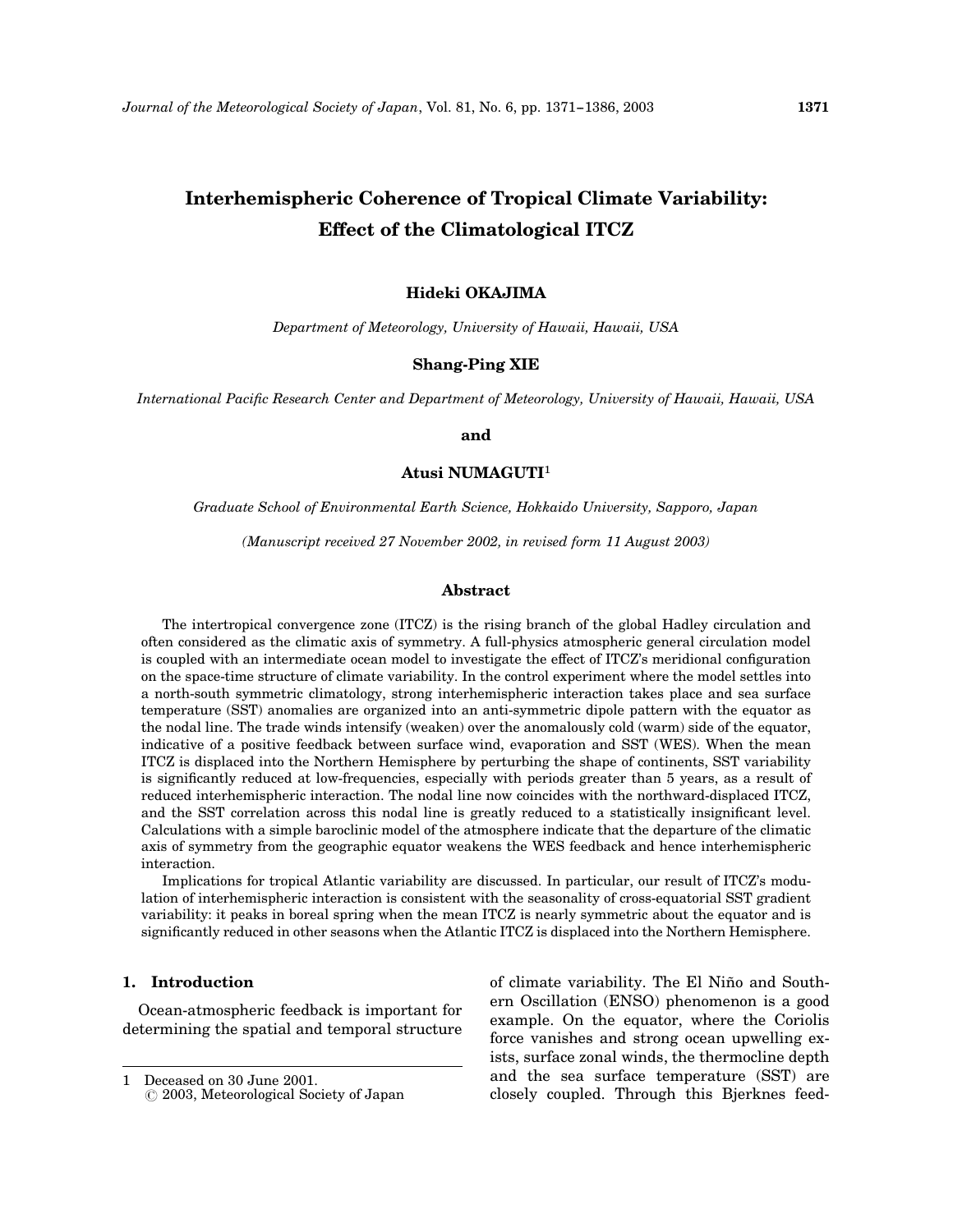back, small perturbations amplify, resulting in coupled ocean-atmospheric variability that is confined to the equator. An equatorial maximum in interannual variance is found over both the Pacific and Atlantic, but the Atlantic maximum on the equator is highly seasonal and stands out only in boreal summer season of May, June, and July (Chiang et al. 2002).

In the tropical Atlantic, besides this equatorial mode of variability, off-equatorial SST anomalies play an important role in changing surface winds and the intertropical convergence zone (ITCZ). Many studies have shown that the Atlantic ITCZ is sensitive to crossequatorial SST gradient in boreal spring season (Hastenrath 1991; Chang et al. 2001) and the anomalous shift of the ITCZ is a major cause of floods/droughts in Nordeste, Brazil (Nobre and Shukla 1996). Correlation analyses based on indices of cross-equatorial SST gradient usually result in a dipole pattern of SST anomalies with reversed signs across the climatological ITCZ (Servain 1991; Tanimoto and Xie 1999; Tanimoto and Xie 2002). Figure 1 shows an example of such correlation analysis. Noting that



Fig. 1. Composite map for the crossequatorial gradient mode based on NCEP Reanalysis for 1948–2001: sea surface temperature (contours;  $\mathrm{C}$ ) and surface wind (vectors;  $m s^{-1}$ ). Composite is taken as the difference between months when the zonal-mean  $(60^{\circ}W -$ 20E) cross-equatorial wind velocity anomaly exceeds  $0.2 \text{ m s}^{-1}$  and falls be $low -0.2 \text{ m s}^{-1}.$ 

warm (cold) SST on either side of the equator is associated with the relaxed (intensified) trade winds, Chang et al. (1997) suggest that much of the dipole or cross-equatorial SST gradient variability is due to a positive feedback involving interaction of surface wind, evaporation and SST (WES), a mechanism that is originally proposed to explain the northward displacement of the climatological ITCZ of the Pacific (Xie and Philander 1994). The essence of this WES feedback is as follows. In response to an initial SST anomaly field of a dipole structure in the meridional direction, anomalous southerly winds are induced. The Coriolis force acts to turn the southerlies westward (eastward) in the Southern (Northern) Hemisphere, strengthening (weakening) the easterlies on the background and hence surface evaporation. The wind-induced changes in evaporative cooling would reinforce the initial SST anomalies.

The free coupled-mode arising from the WES feedback features an anti-symmetric dipole structure in the meridional direction (Chang et al. 1997; Xie 1999), implying a strong interhemispheric coherence in SST variability. Correlation of observed tropical Atlantic variability (TAV) between the north and south of the equator is negative, but is weak and statistically insignificant<sup>1</sup> (Houghton and Tourre 1992; Enfield and Mayer 1997; Mehta 1998), suggesting that the WES feedback is not the single dominant mechanism for TAV unlike the Bjerknes feedback that dominates the Pacific with the equatorially trapped ENSO (Neelin et al. 1998; Xie et al. 1999). An increasing number of studies suggest that the Atlantic crossequatorial SST gradient (CESG) variability involves some air-sea interaction; in nearly all the atmospheric general circulation models (GCMs), the position of the Atlantic ITCZ is sensitive to CESG, although the meridional extent of WES-favorable wind response appears to vary from one model to another (Chang et al. 2000; Sutton et al. 2000; Okumura et al. 2001; Sutton et al. 2001). Okumura and Xie (2003)

<sup>1</sup> There is evidence suggesting that significant negative coherence exists between the northern and southern tropics in the decadal band (Xie and Tanimoto 1998; Rajagopalan et al. 1998; Tanimoto and Xie 1999, 2002; Enfield et al. 1999), a notion supported by limited paleo-data analysis (Black et al. 1999).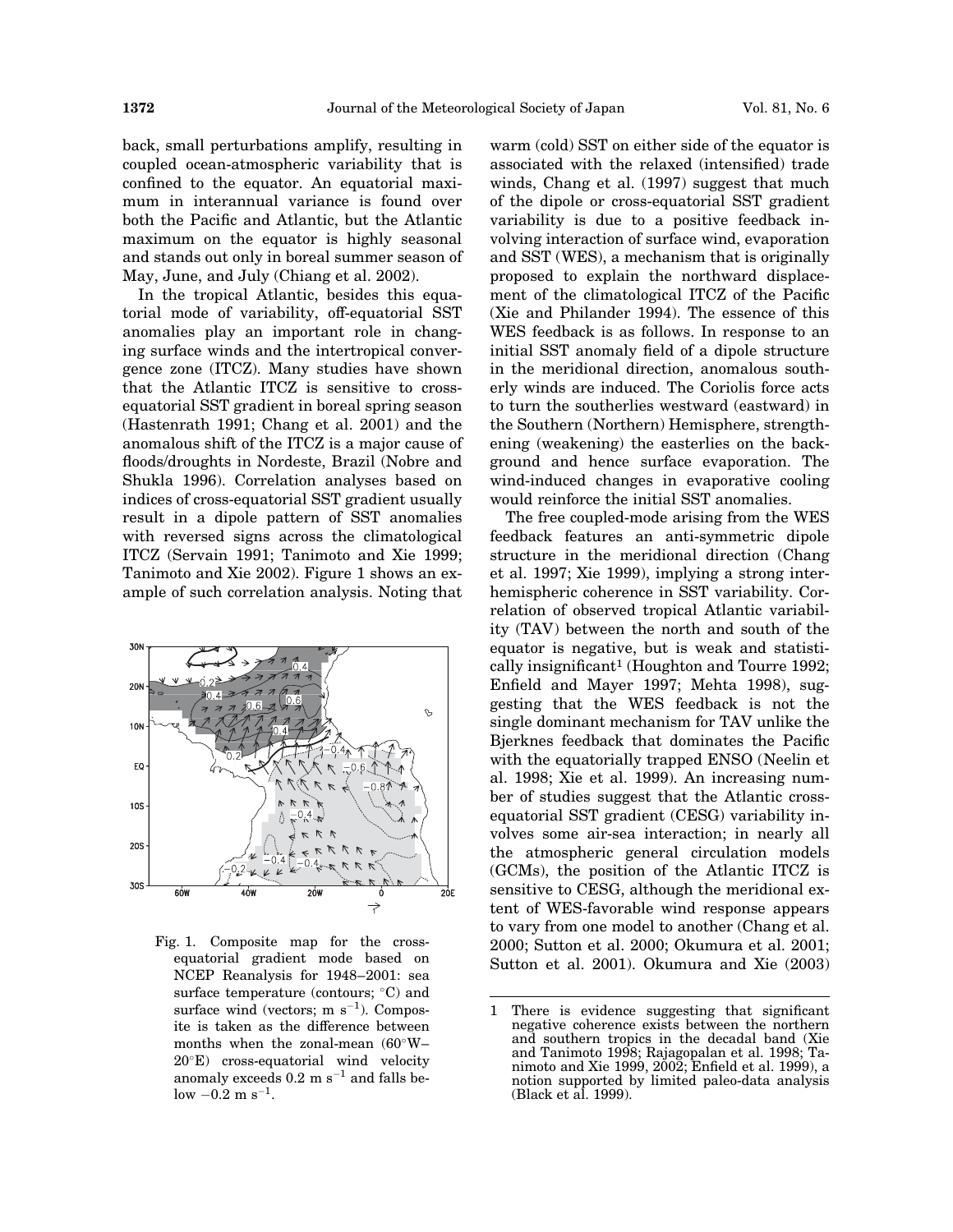While a large body of literature exists on the Bjerknes mode and ENSO (Neelin et al. 1998; Wang et al. 1999; Fedorov and Philander 2000; Wang and An 2002), only a limited number of theoretical and modeling studies exist on CESG in general and WES in particular in the literature. Xie (1996) develops a simple theory for the WES mode and shows that it prefers westward phase propagation. While wind-induced evaporation provides positive feedback on SST, poleward advection by the mean Ekman flow in the ocean is a negative feedback (Xie 1999; Seager et al. 2000). Chang et al. (1997) suggest that the advection by the mean cross-equatorial ocean current provides the negative feedback switching the phase of CESG variability. Xie (1999) proposes the phase difference between wind speed and SST off the equator as an alternative mechanism for oscillation. Besides these mechanisms for free oscillation, external forcing such as ENSO and North Atlantic Oscillation (NAO) is probably important as well. Xie and Tanimoto (1998) and Chang et al. (2001) show that via the WES feedback, subtropical forcing like NAO can cause significant variability in CESG and, hence, the Atlantic ITCZ.

The WES feedback plays a key role in keeping the ITCZ to north of the equator over the Pacific and Atlantic (Xie and Philander 1994; Ma et al. 1996; Kimoto and Shen 1997; Xie and Saito 2001). Does this departure of climatic axis of symmetry from the equator have an effect on climate variability in the tropics? Observations hint at such a possibility; the nodal line of the observed gradient mode in the Atlantic is not on the equator but roughly coincides with the climatological ITCZ (Fig. 1; Servain 1991). The Atlantic ITCZ experiences large meridional excursion in an annual cycle; it is close or on the equator during the boreal spring and moves to as far as  $10^{\circ}$ N in boreal summer. This northward-displaced ITCZ is responsible for the boreal-summer peak of equatorial SST variance by enhancing the cross-equatorial southerlies and lifting the thermocline in the east. It remains to be investigated whether this seasonal march of the ITCZ has any effect on the CESG variability.

This paper reveals research on the effect of the climatological ITCZ on the space and time structure of climate variability. We use a hybrid coupled atmospheric GCM (HaGCM) developed by Xie and Saito (2001) under idealized conditions that are designed to isolate the WES feedback. Such a HaGCM has benefits in the ease in which results can be interpreted in relation to existing theories on one hand and with those from more sophisticated coupled GCMs on the other. As such, our emphasis is not on the realistic simulation of observed climate but rather on understanding a small number of processes and mechanisms under investigation. Such a simplified hybrid coupled modeling approach has proven fruitful in studying ENSO dynamics (Neelin et al. 1998). A main finding from this study is that the northward departure of the mean ITCZ from the equator substantially reduces the interhemispheric coherence in SST and wind variability, a result with a number of important implications for TAV research.

The rest of the paper is organized as follows. Section 2 describes the model and experimental designs. Sections 3 and 4 describe the climatology and temporal variability in the HaGCM, respectively. Section 5 is a summary and discusses the implications.

#### 2. Model description

We use the HaGCM of Xie and Saito (2001), which consists of a full-physics, global atmospheric GCM and an intermediate ocean model. A brief description of the model follows; Please refer to Xie and Saito (2001) for details.

#### 2.1 Atmospheric model

The atmosphere GCM was developed jointly at University of Tokyo's Center for Climate System Research (CCSR) and the National Institute for Environmental Studies (NIES) of Japan. The model solves primitive equations of motion in the spherical coordinates by the spectral method, and incorporates physical parameterizations for dry and moist convection, clouds, radiation, turbulence and ground hydrology. It is used widely in Japan as a community model under both realistic and idealized conditions (e.g., Inatsu et al. 2002). See Numaguti et al. (1995) and Numaguti (1999) for details and its performance. Here we use a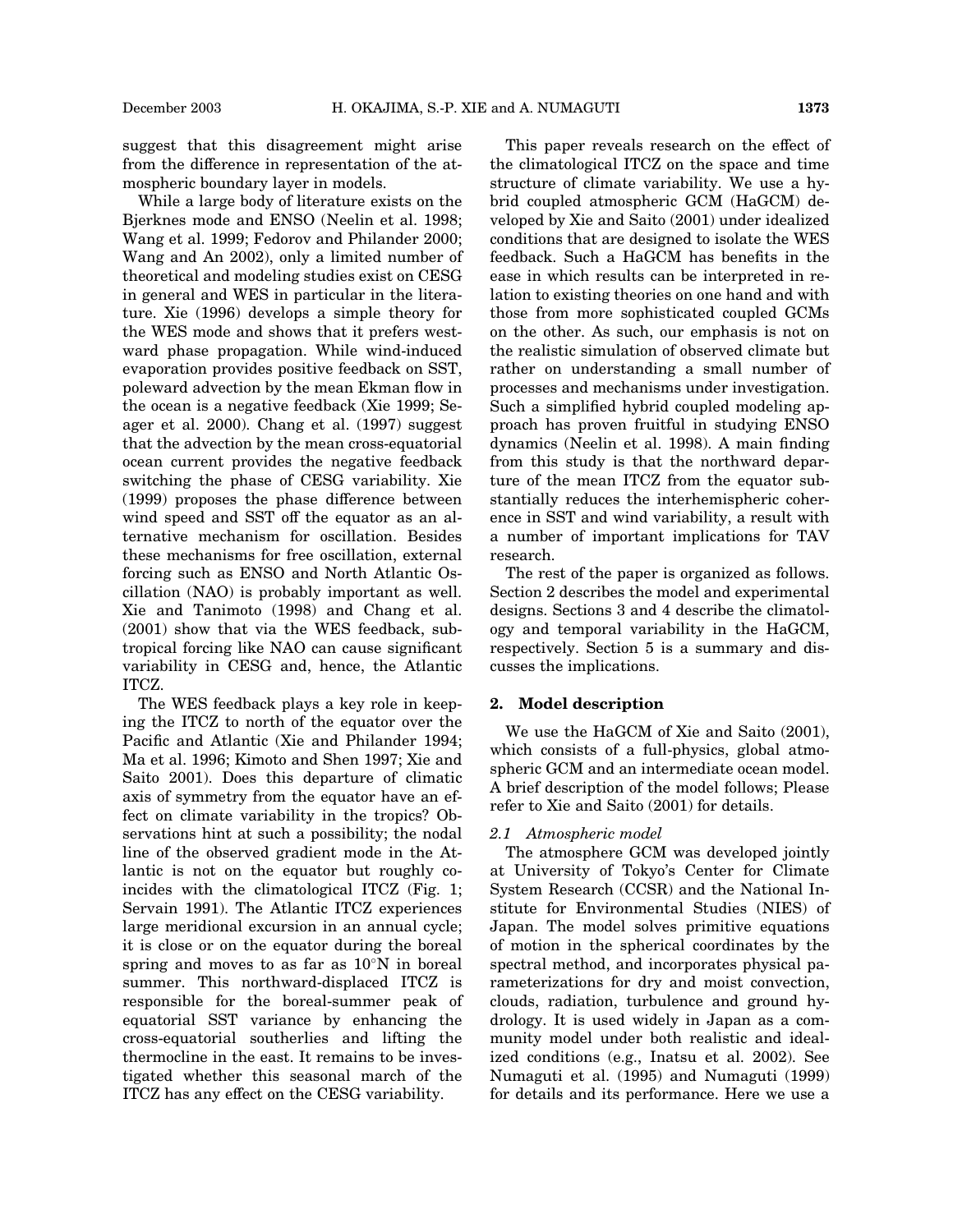version with the triangular truncation at zonal wavenumber 21 (T21) in the horizontal and 20 sigma levels (L20) in the vertical. The choice of this horizontal resolution is a compromise between the need for long integrations  $[0(100)$ years] and available computing resources. Okumura et al. (2001) show that this T21L20 version can reproduce reasonably well the atmospheric response to Atlantic SST anomalies in comparison to observations. More recently, Okumura and Xie (2003) repeat the same response experiments with a higher-resolution version (T42L23) and report very similar results to those with the T21L20 version.

#### 2.2 Ocean model

HaGCM's oceanic component is an intermediate model based on Zebiak and Cane (1987). In particular, SST is determined by the horizontal advection, upwelling, surface heat flux, and horizontal diffusion,

$$
\frac{\partial T}{\partial t} = -\mathbf{u} \cdot \nabla T - w \frac{T - T_e}{2H} \mathbf{P}(w)
$$

$$
- \frac{Q}{\rho c_p H} - \kappa \nabla^2 T.
$$
(1)

Here  $\bf{u}$  is the horizontal velocity,  $w$  is the vertical velocity at the depth of the Ekman/mixed layer H with  $P(w)$  the Heaviside function, Q is the surface heat flux into the ocean with  $\rho$  and  $c_p$  being the density and specific heat at constant pressure of sea water, respectively, and  $\kappa$ is the diffusivity. The subsurface temperature to be entrained into the mixed layer,  $T_e$ , is determined by a hyperbolic function of thermocline depth (Dijkstra and Neelin 1995). Following Xie and Saito (2001), we simplify the ocean model by specifying a time-invariant thermocline depth field,  $h(x, y)$ . This removes the thermocline depth feedback and stabilizes the coupled ENSO mode that would otherwise give rise to large interannual variability undesirable noise for our purpose of studying the meridional interaction. The thermocline depth field prescribed in this study is the steady-state solution to a linear reducedgravity model forced with spatially uniform easterly wind stress of  $-0.03$  N m<sup>-2</sup>, a value representative of the equatorial zonal average in the Pacific and Atlantic. The thermocline tilts along the equator, being shallow in the east and along the eastern boundary. To be consistent with the fixed thermocline depth, only the surface Ekman flow is used to advect SST and to compute upwelling velocity. Mechanisms for developing CESG, including surface heat flux adjustment (Xie and Philander 1994; Chang et al. 1997) and Ekman upwelling (Chang and Philander 1994), are thus retained in this simplified ocean model.

#### 2.3 Coupling

The ocean and atmosphere models exchange information once a day. Each day, the atmospheric GCM updates its SST boundary condition from the ocean model output and meanwhile passes daily-average fields of surface wind stress and heat flux to the ocean. The atmospheric wind stress drives ocean Ekman flow and upwelling while surface heat flux directly forces SST. The heat flux at the ocean surface is decomposed into four components:

$$
Q = Q_S - Q_L - Q_H - Q_E. \tag{2}
$$

Here the absorbed solar  $(Q_S)$  and net upward long-wave  $(Q_L)$  radiation is computed with the AGCM's radiation code and varies interactively with water vapor and cloud fields. The sensible  $(Q_H)$  and latent  $(Q_E)$  heat fluxes are computed using the atmospheric GCM's aerodynamic bulk formulas (Miller et al. 1992). As an important deviation from the original Zebiak-Cane model that treats surface heat flux as a Newtonian damping, equation (1) incorporates both the WES and cloud-SST feedbacks.

#### 2.4 Boundary conditions

The atmospheric model is global. In the control run, two continents that are  $40^{\circ}$  wide and  $140^{\circ}$  apart in longitude are placed in the model, with their coasts running along meridians (hereafter Sym-run). In one of the ocean basins enclosed by these continents  $(135^{\circ}E-85^{\circ}W)$ , SST evolves interactively with the atmospheric GCM between  $30^{\circ}$ S and  $30^{\circ}$ N. Poleward of  $30^{\circ}$ and in the other ocean basin, SST is prescribed with a zonally uniform, equatorial symmetric distribution (upper panel of Fig. 2). The ocean model in the active basin is solved by time stepping at a  $3^{\circ}$  longitude and  $1^{\circ}$  latitude resolution. Over the continents, surface temperature and soil moisture are computed interactively according a bucket model of land hydrology with a constant surface albedo of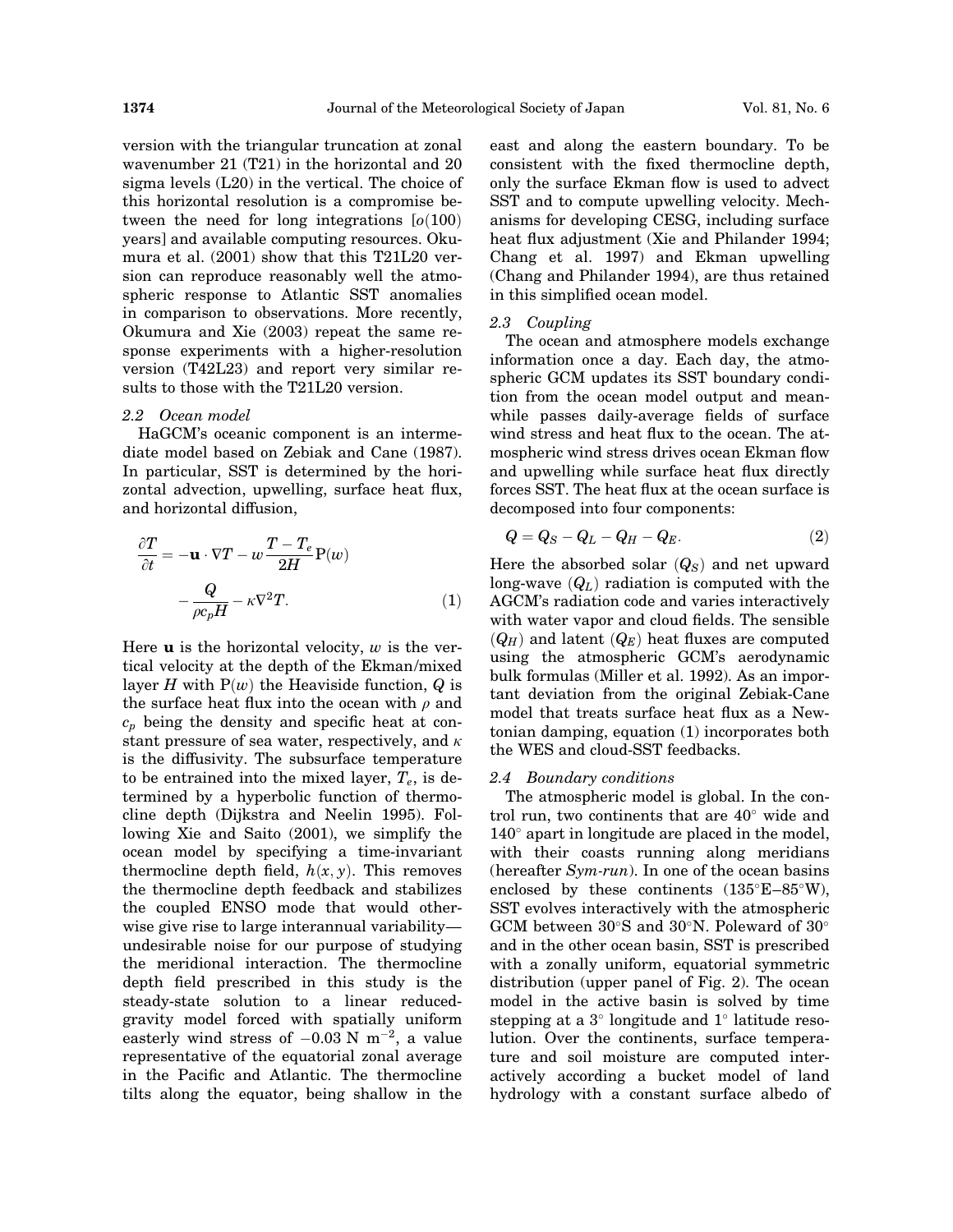

Fig. 2. Land-sea distributions in the HaGCM for the symmetric (upper) and asymmetric (lower) runs, with dark shade denoting the continents. SSTs are prescribed (contours;  $\degree$ C) in a distribution symmetric about the equator in one basin and evolve interactively in another (light shade). White contours in the active ocean basin are for the prescribed thermocline depth (deviation from zero with intervals of 15 m).

0.25 that is typical of grass land. In the second experiment, we perturb the climate away from the equatorial symmetry by tilting the eastern continent of the active ocean northwestward at a  $45^{\circ}$  angle (Asym-run: lower panel of Fig. 2).

For simplicity, the solar insolation is set to its equinox distribution, which is perfectly symmetric about the equator. Both runs are integrated for 72 years. The averages for the last 70 years are taken as climatology and deviations from it are called anomalies.

The above HaGCM was originally set up to study how continental asymmetry triggers the northward displacement of the Pacific ITCZ, but the subsequent analysis led to a new focus, namely interhemispheric coherence of temporal variability. The model also was run for a short period of time in a narrower Atlantic-like basin but turned out to produce too weak an equatorial tongue, a problem common to many coupled GCMs (P. Chang 2002, personal communication). Here, only results from the runs with a Pacific-size active ocean domain will be presented. A recent observational study suggests that a meridional gradient mode exists in the tropical Pacific, much like the more familiar one in the Atlantic (J.C.H. Chiang and D.J. Vimont, 2003: Analogous Pacific and Atlantic meridional modes of tropical atmosphere-ocean variability, unpublished manuscript). We will discuss our model results in relation to TAV since it is better studied and documented than the Pacific meridional gradient mode.

## 3. Climatology

An equatorially symmetric climate forms in the Sym-run (Fig. 3). There is a major warm pool that occupies the western half of the equatorial basin with SST greater than  $28^{\circ}$ C. The easterly trade winds prevail over most of the basin. Along the equator, wind-induced upwelling maintains a cold tongue in the eastern half of the basin except near the eastern boundary, where the winds are westerly on the equator and converge onto the warmer continent. In the meridional direction, the cold tongue divides two local SST maxima, one on each side of the equator.

With a northwestward tilted eastern continent, the climate over the active ocean shifts into an asymmetric state, with warm water  $(>28^{\circ}C)$  and the ITCZ confined to the Northern Hemisphere. As discussed in Philander et al. (1996) and Li (1997), the tilted coastline favors the Southern Hemisphere for upwelling; the coastal winds blow alongshore (offshore) south (north) of the equator. This asymmetry in coastal upwelling triggers a coupled WES wave front that propagates westward and establishes climatic asymmetry on the way (Xie 1996; Xie and Saito 2001). The winds are weak along the warm band north of the equator that supports the ITCZ there, forming the doldrums, while high winds are found over the colder water on the other side of the equator. This asymmetry in wind speed is indicative of the symmetrybreaking effect of the WES feedback.

The climatology in the Asym-run resembles that observed over the Pacific, a result partly due to our imposing a coastline tilt greater than the west coast of real South America. The improved realism over the Sym-run is not limited to the permanent displacement of the ITCZ into the Northern Hemisphere but also includes the removal of unrealistic warm water in the far east of the equatorial basin. This warm bias in the eastern equatorial Pacific is a common problem in most of coupled GCMs (Mechoso et al. 1995) and may be related to the failure of these models to keep their ITCZ north of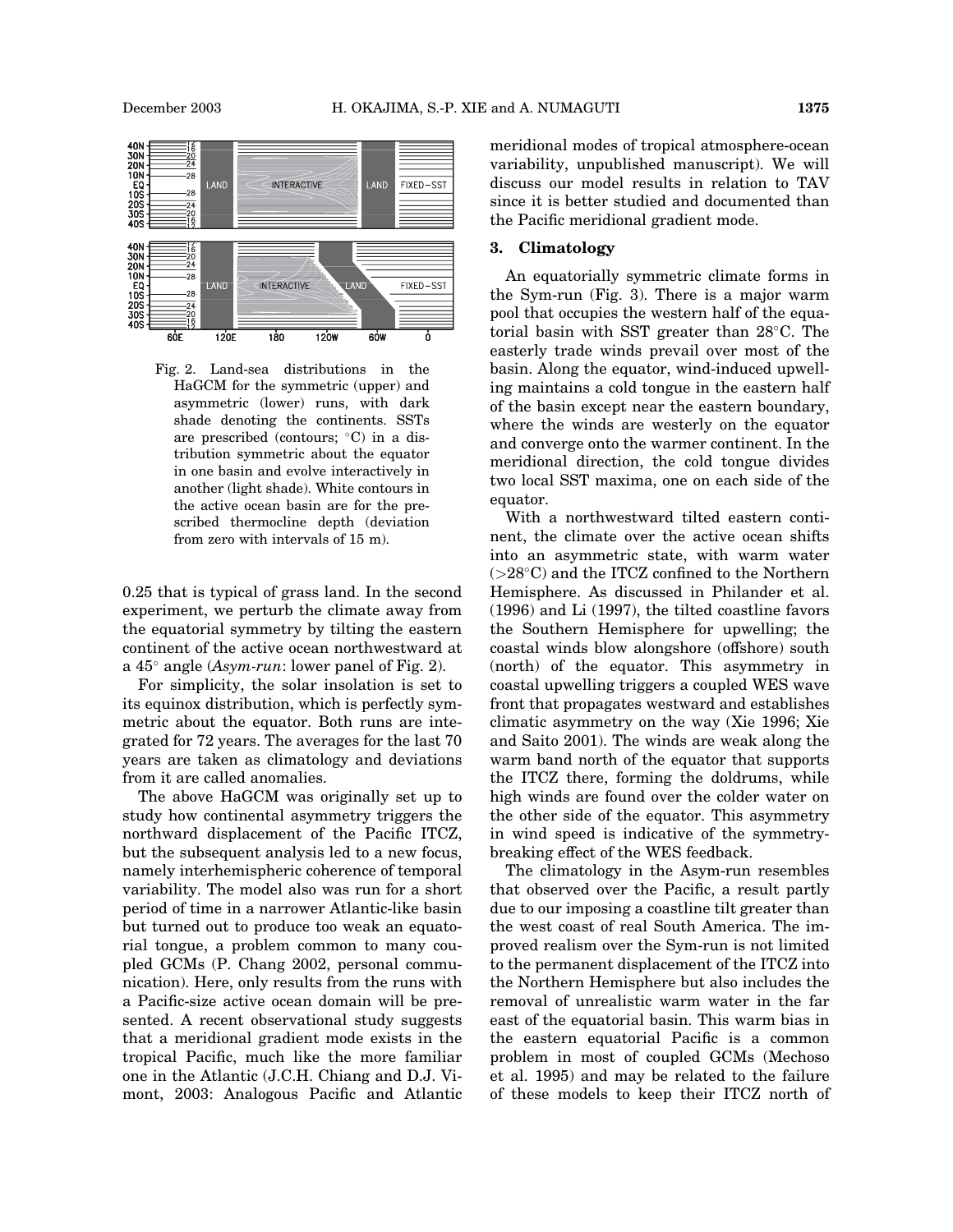

Fig. 3. Climatologies of SST (contour interval 1<sup>o</sup>C), surface wind (vectors; scaled to 10 m s<sup>-1</sup>), and precipitation (shade  $> 4$  mm day<sup>-1</sup> with white contours at intervals of 4 mm day<sup>-1</sup>) for the Symrun (upper) and Asym-run (lower).

the equator. In our HaGCM, the strong southerly winds that converge onto the northerly ITCZ induce upwelling south of the equator (Chang and Philander 1994) and strengthen the equatorial cold tongue on the basin scale. Xie (1998) discusses how the onset of local cross-equatorial winds in the east can cause a basin-wide adjustment in the equatorial cold tongue.

#### 4. Temporal variability

Despite a constant insolation in time, significant temporal variability is found in both runs of the HaGCM, with well-organized spatial structures. This section investigates the mechanisms for such temporal variability and how the differences in climatology affect its timespace structure. We start with the simpler Sym-run and then move onto the Asym-run.

# 4.1 Symmetric run

Pronounced SST variability develops in the Sym-run (Fig. 4) and at any given time, the model climate is rarely, if ever, in an equatorial symmetric state (with anomalies vanishing in both hemisphere). As noted by Xie and Saito (2001) in a much shorter (9 years) integration, the SST anomalies are roughly anti-symmetric about the equator. This dominance of meridional dipole mode is a result of holding the thermocline depth time-invariant and suppressing the Bjerknes ENSO mode, allowing us to focus on the ocean-atmosphere interactions through surface processes (heat flux and Ekman dynamics).

In the first 20 years of the integration, the SST dipole seems to display a preferred decadal timescale, but the spectral analysis of crossequatorial wind velocity  $(V_{eq})$ —a simple measure of the equatorial asymmetry—does not produce such a decadal peak (solid line in Fig. 5). The spectrum is white at high frequencies and begins to show a reddening tendency for periods greater than 0.5 year. There is a broad spectral peak around periods of 2–3 years, which seems to stand out of background red spectra. This causes an abrupt increase of power around the 2-year period. The spectral power at periods of a few years and longer is 100 times greater than that at the high-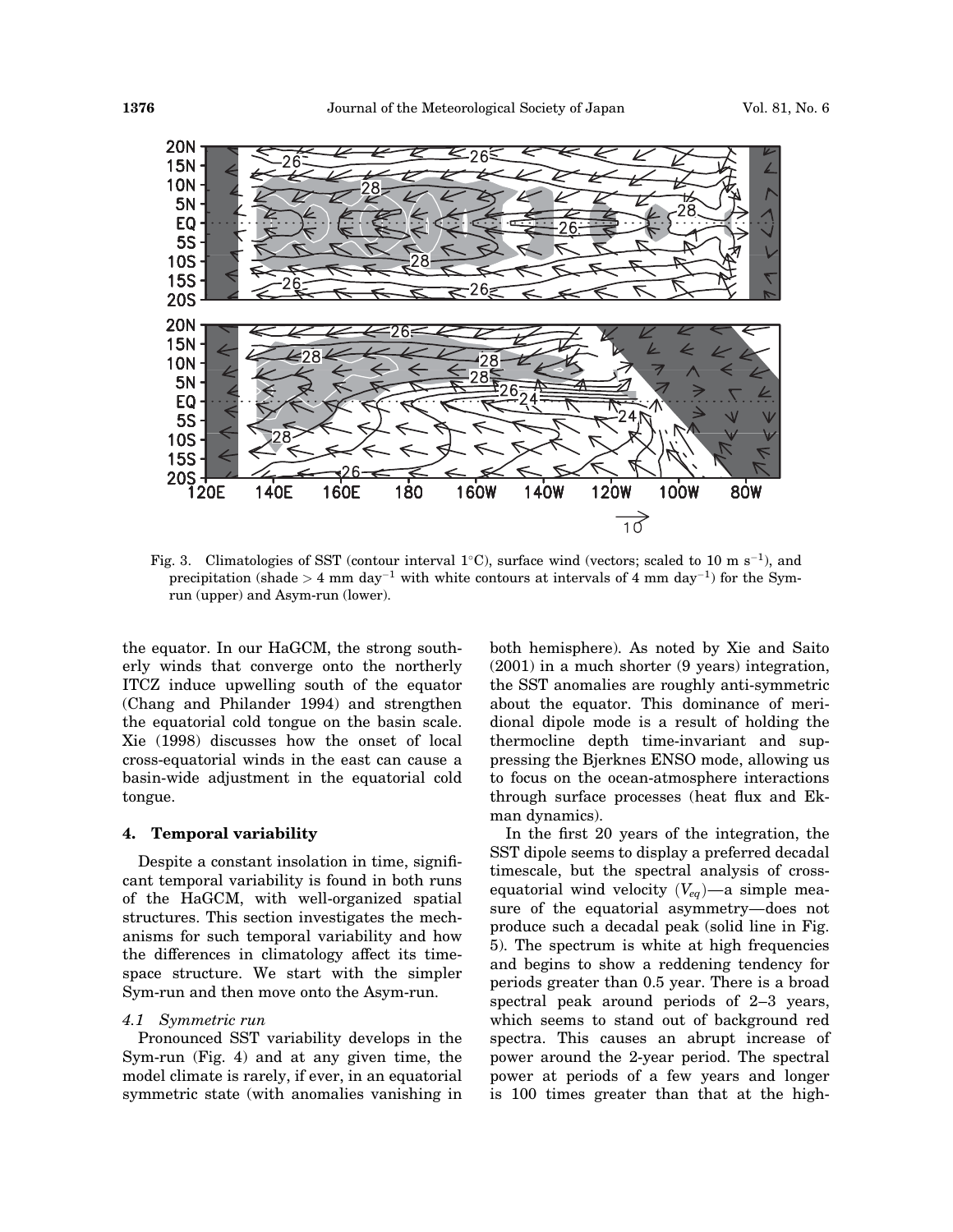

Fig. 4. Latitude-time diagrams of zonal-mean  $(135^{\circ}E-85^{\circ}W)$  SST anomaly (contour interval 0.3°C, negative values are shaded) for the Sym-run (upper) and Asym-run (lower). Thick dashed line indicates the latitude of the climatological ITCZ  $(\bar{v} = 0)$ . A 7-month running mean is applied for clarity.



Fig. 5. Power spectrum density of crossequatorial meridional wind velocity averaged in  $135^{\circ}E-85^{\circ}W$  and  $3^{\circ}S-3^{\circ}N$ for the Sym-run (solid line), and  $135^{\circ}E 120^\circ\rm{W}$  and  $5^\circ\rm{N-}10^\circ\rm{N}$  for the Asym-run (dashed), as a function of frequency (year-1). Thick lines are the 9-point running mean. Positive differences in power, Sym-run minus Asym-run, are shaded. The dotted line indicates the ''white noise'' level, estimated from the uncoupled AGCM run.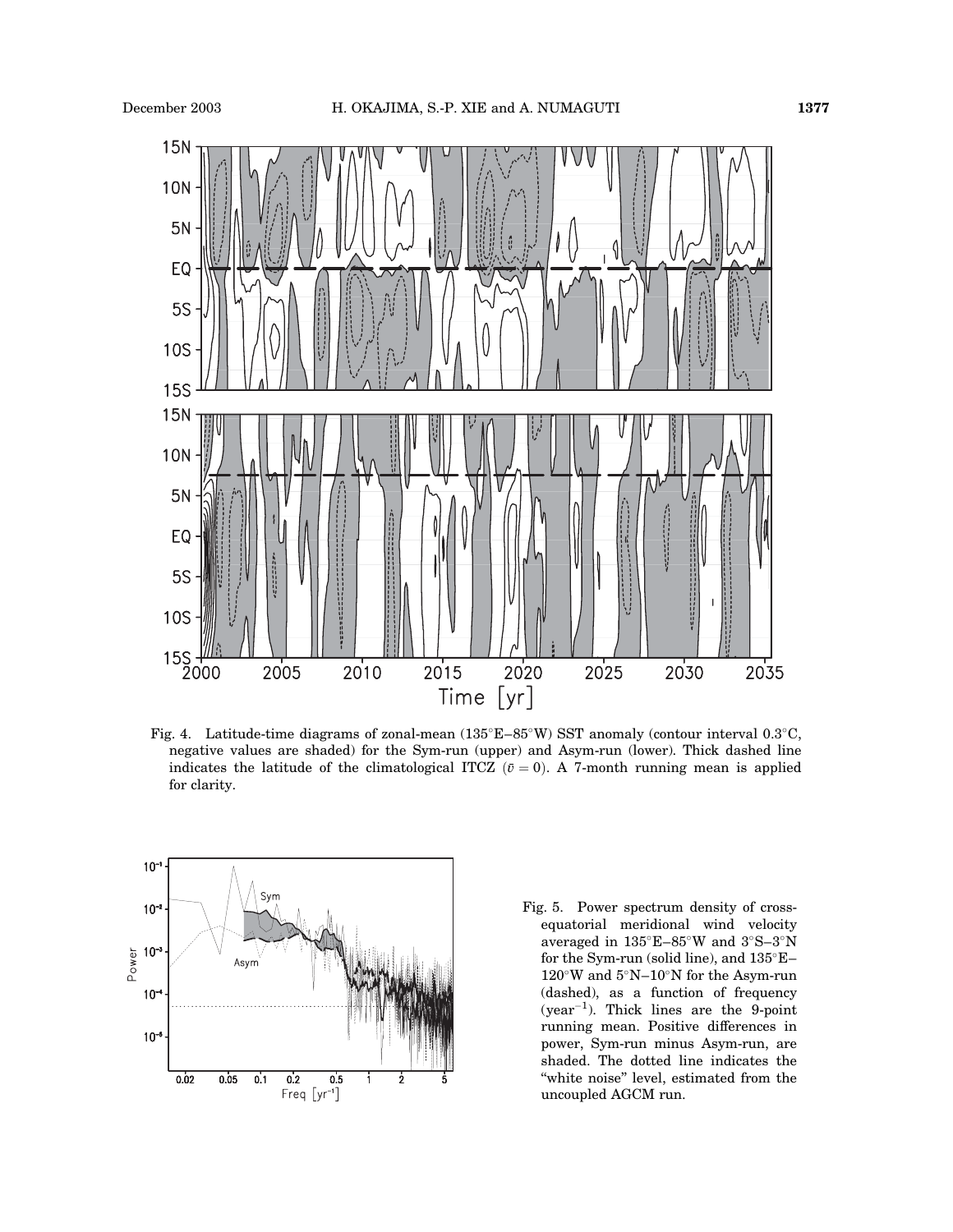frequency end. In the inactive ocean basin, the same  $V_{eq}$  spectrum is virtually white at all frequencies (not shown). The enhanced power of the atmospheric spectrum at interannual timescales in the active ocean basin is indicative of the positive feedback, in contrast to stochastic models for the mid-latitude ocean that redden the ocean spectra but assume a white-noise atmosphere with little feedback from the ocean. Chang et al. (1997) and Xie and Tanimoto (1998) show that the WES feedback gives rise to coupled variability of lower frequencies than the ocean thermal damping scale  $\left($  / year).

The strong interhemispheric coherence is further illustrated by correlations of SST and surface wind velocity with zonal-mean SST in the  $0-15^{\circ}$ S latitudinal band. Strong SST correlation of the opposite sign is found in the Northern Hemisphere (Fig. 6). Anomalous southerlies blow from the colder to the warmer hemisphere, which under the Coriolis force, are responsible for the enhanced southeasterly trades south of the equator and reduced northeasterly trades to the north. Such a pattern with the strengthened (relaxed) trade winds over the negative (positive) SST anomalies is characteristic of the WES feedback that is responsible for strong low-frequency variability in the model. In addition to the wind-induced evaporation changes, open-ocean upwelling with opposite signs across the equator that is induced by cross-equatorial wind changes also contributes to the SST dipole. In the meridional direction, the SST extrema are displaced poleward of the wind speed ones, indicative of advection by the poleward mean Ekman flow. See Xie and Saito (2001) for a more detailed discussion of ocean heat budget in a similar model (their Fig. 8).

In the zonal direction, the correlation fields maintain the same signs, in support of the result of a linear theory that the WES instability peaks at zonal wavenumber zero (Xie et al. 1999). Wind anomalies are weak on the eastern edge but extend far west of the western edge of the SST anomalies, a zonal asymmetry due to the westward propagation of long atmospheric Rossby waves. This westward shift of anoma-



Fig. 6. Correlations with SST averaged zonally across the basin and in  $0-15\degree$ S: SST (dark shade  $> 0.3$ , light shade  $< -0.6$ ; contours are  $-0.8$ ,  $-0.6$ ,  $-0.4$ , 0.2, 0.3, 0.4, 0.5), and surface wind velocity (vectors, scaled by 1). The thick dashed line indicates the climatological ITCZ  $(\bar{v} = 0)$ . The signs of correlations are reversed.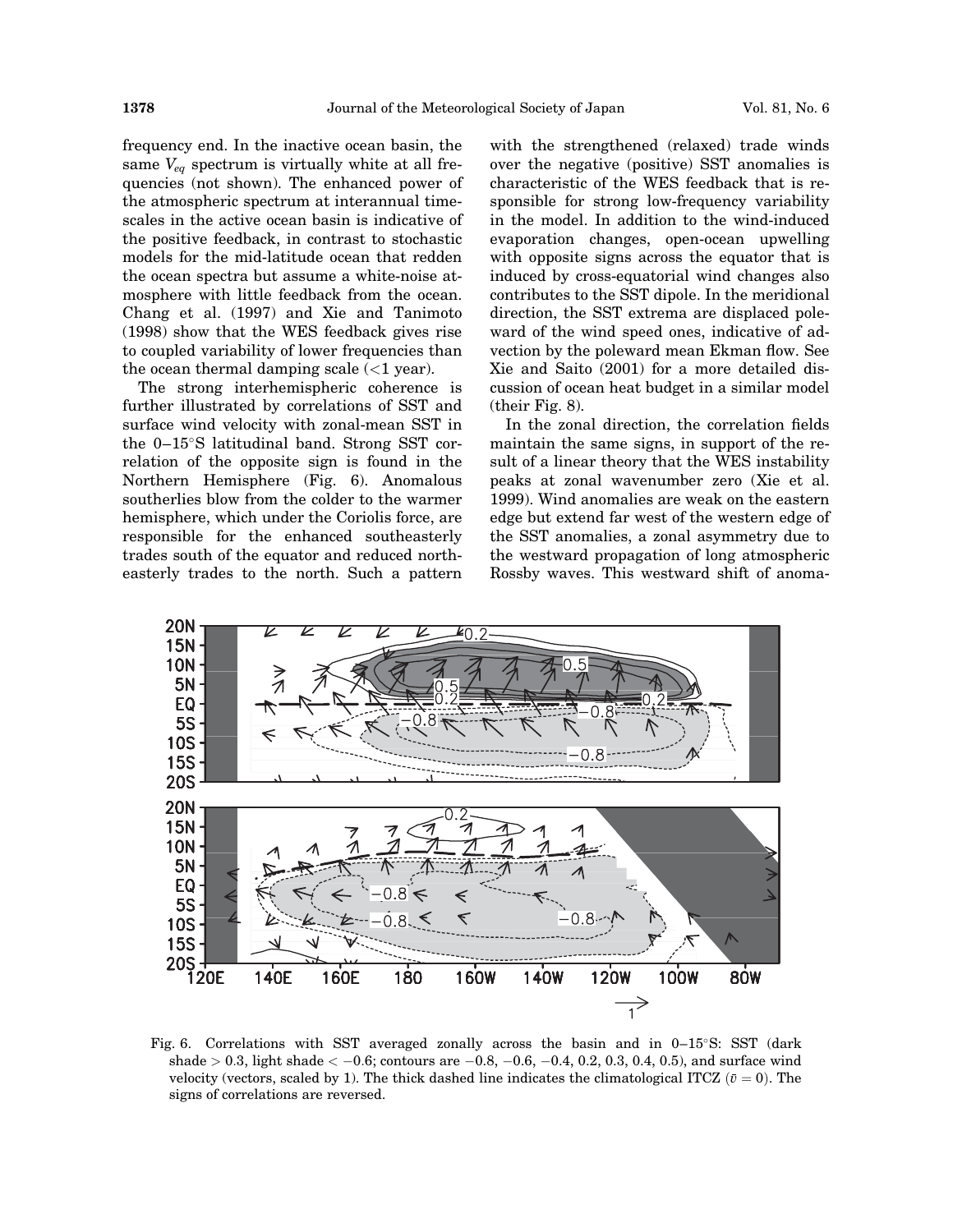

Fig. 7. Time-lagged correlations as a function of longitude and lag with SST difference between  $0-10^{\circ}N$  and  $0 10^{\circ}$ S averaged in  $160^{\circ}$ W $-140^{\circ}$ W: crossequatorial SST gradient (left panel) and meridional wind at the equator (right). Correlation coefficient greater than 0.6 is shaded. The thick dashed line indicates the best-fit westward phase propagation.

lous wind causes a slow westward propagation of the coupled variability (Fig. 7), as described by a linear theory (Xie 1996). The cross-basin time for the westward propagation is about 1 year, comparable to the time scale of the rapid decay of correlations near lag zero. The zerocrossing of correlations occurs at a much larger lag of 4 years.

The dominance of the dipole mode in this HaGCM is reaffirmed in the SST root-meansquared (rms) variance field (Fig. 8). Much consistent with the correlation map, a variance maximum is located on each side of the equator while a distinct minimum forms along the equator. The variance decreases rapidly west of  $180^{\circ}$  because of the reduction in the mean easterly wind velocity, a necessary condition for the WES feedback (Xie and Philander 1994), and possibly because of the negative feedback between SST and deep convective clouds over the warm pool.

#### 4.2 Asymmetric run

The northward displacement of the climatological ITCZ in the Asym-run causes marked changes in the time-space structure of low-



Fig. 8. Root-mean-square variance of SST (dark shade > 0.45, light shade <  $0.3^{\circ}$ C). The thick dashed line indicates the climatological ITCZ  $(v = 0)$ .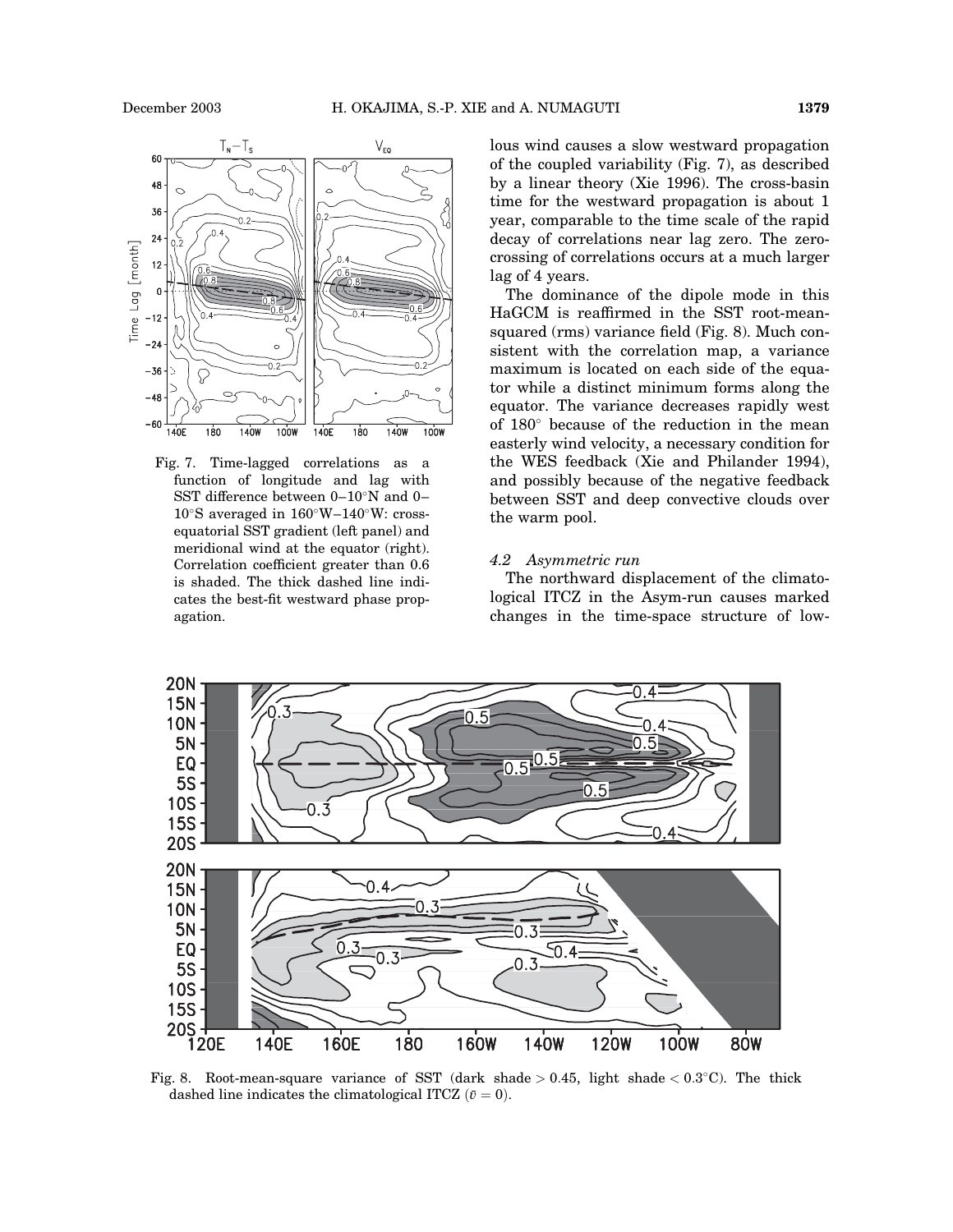frequency variability. In the time-latitude section of SST anomalies (Fig. 4, lower), the latitude of minimum SST variability apparently shifts and is now located at the climatological ITCZ. This collocation of the low variability zone with the ITCZ is confirmed in Fig. 8. The mean ITCZ is selected as the nodal line for SST variability partly because of the weak climatological winds in the ITCZ that reduce the effect of wind fluctuations on SST through evaporation. The negative feedback between the radiative effect of ITCZ clouds and underlying SST also acts to stabilize SST there. Tanimoto and Xie (2002) report such a negative cloud-SST feedback near the Atlantic ITCZ based on historical ship observations.

Besides this northward shift of the nodal line, the rms SST variance decreases significantly within  $15^{\circ}S-15^{\circ}N$ . Near the centers of action for the meridional dipole in the Sym-run, the reduction in rms variance is particularly pronounced, suggesting a weakening of the WES feedback that give rise to the strong interhemispheric interaction in the Sym-run in the first place. The northward-displaced ITCZ is an apparent axis of symmetry for model climate variability; we choose the meridional wind velocity here at  $8^\circ$ N,  $V_{ITCZ}$ , as a measure of cross-ITCZ interaction. Its spectrum (dashed line in Fig. 5) shows that this cross-ITCZ interaction is significantly reduced in the lowerfrequency band with periods greater than 5 year. At the 10-year period, the power (smoothed curve) for cross-equatorial wind in the Sym-run is five times greater than that for cross-ITCZ wind in the Asym-run while at the high-frequency end (period shorter than 1 year) the opposite is true—the power is consistently greater in the Asym-run. It is unclear at this time why the Asym-run has higher variability across the axis of symmetry, but the high convective activity in the ITCZ may be a reason. In the Sym-run, convection is rather suppressed along the equator (the climatic axis of symmetry).

Interhemispheric coherence is visibly reduced in Fig. 4. Cold events south of the mean ITCZ are not always associated with warm events to the north and vice versa as they are in the Sym-run. The correlation analysis based on the same area-average SST index as in our Sym-run analysis confirms this reduction in the interhemispheric interaction. The correlation coefficients north of the ITCZ drop to only about 0.2 (Fig. 6), a value similar to the interhemispheric SST correlation reported by Houghton and Tourre (1992). Interestingly, however, the SST anomalies are still organized into the basin scale in the zonal direction and the halftropical scale in the meridional, a pattern similar to observed TAV.

The attendant wind anomalies help maintain the SST correlation pattern in Fig. 6. For example, the weakened northeasterly trades north of the ITCZ reduce the evaporative cooling and thereby warm SST there. South of the equator, the southeasterlies are generally increased, helping cool SST there. As a major difference from the Sym-run, the anomalous cross-equatorial southerlies now cool the water between the ITCZ and equator by strengthening the mean southerlies and increasing surface evaporation there. These cross-equatorial winds force surface water to flow northward and, thereby, intensify the open-ocean upwelling south of the equator and the associated cooling, resulting in the SST variance maximum in the eastern equatorial basin in Fig. 8.

#### 4.3 Simple model analysis

To illustrate how ITCZ's departure from the equator affects interhemispheric interaction, we consider the wind-induced evaporation feedback on SST as suggested by the correlation map in Fig. 6. Here we are aiming at a qualitative understanding and use a simple SST equation of Xie (1997)

$$
\frac{\partial T'}{\partial t} = aU' - bT',\tag{3}
$$

where  $U'$  is the perturbation zonal wind velocity,  $\alpha$  and  $\beta$  are both positive quantities obtained by linearizing the latent heat flux term under the mean easterly wind condition. A positive wind anomaly would reduce the mean easterly wind speed and hence increase SST. Thus,  $aU'$  represents the wind-induced evaporation feedback and  $-bT'$  is the Newtonian cooling resulting from the SST dependence of surface evaporation. Multiplying both sides with  $T<sup>′</sup>$  and integrating over the whole domain results in the following "energy" equation

$$
\frac{1}{2}\frac{\partial}{\partial t}\overline{T'^{2}} = a\overline{U'T'} - b\overline{T'^{2}},\tag{4}
$$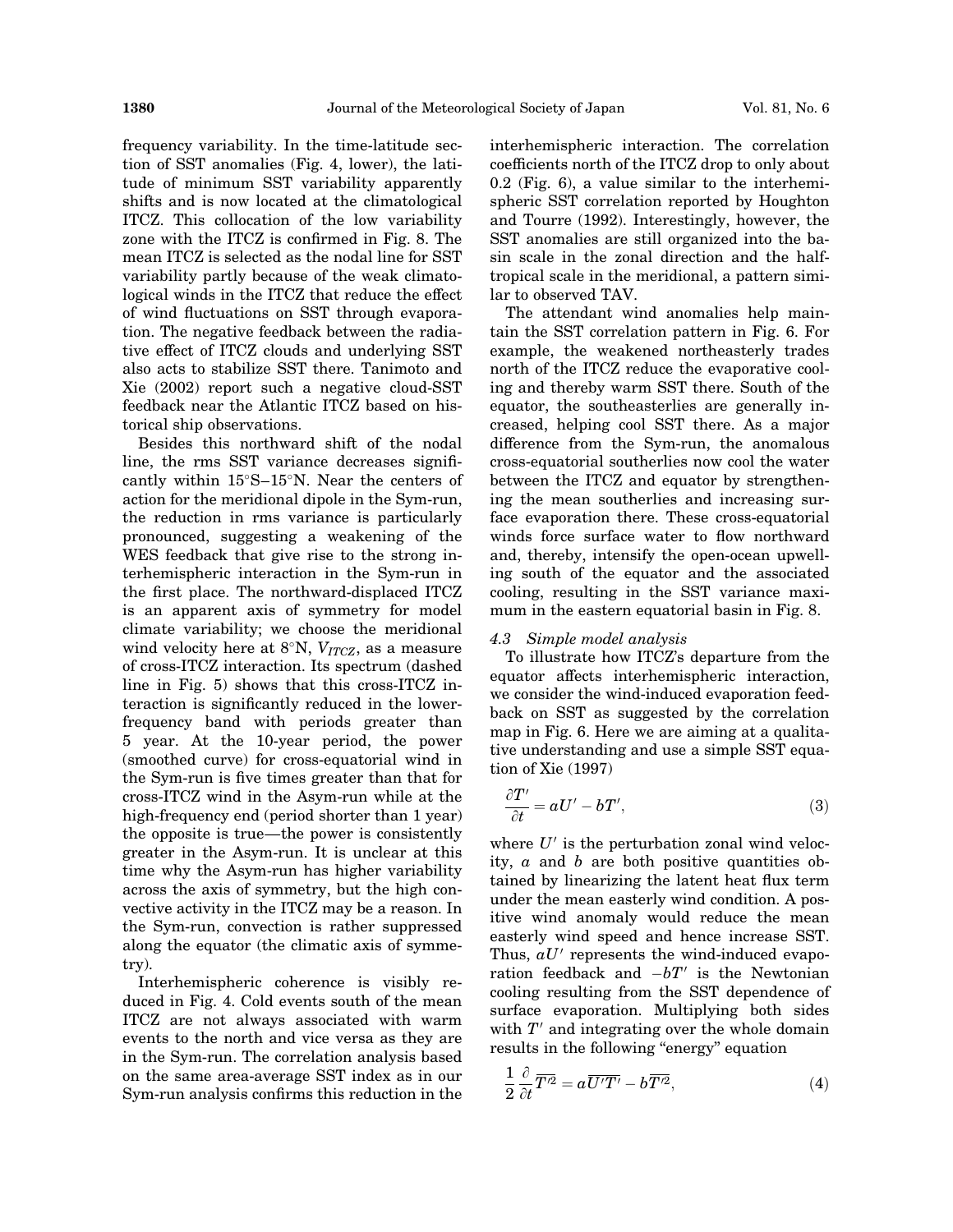

Fig. 9. Linear response to (a) anti-symmetric SST anomaly  $(°C)$ : (b) meridional and (c) zonal wind velocity (m  $s^{-1}$ ), and (d) destabilizing factor. Axises of the anti-symmetric SST anomaly are on the equator (solid) and at  $10^{\circ}$ N (long dashed).

where the overbar denotes the meridional average. It follows that the term  $U'T'$  is a measure of the WES feedback and controls the growth of the positive quantity  $T^2$ .

In the following we estimate this atmospheric feedback term onto a SST distribution shown in Fig. 9:

$$
T'=T_0\,\sin\,\pi\bigg(\frac{\mathsf{y}-\mathsf{y}_0}{Y}\bigg)\quad\text{for } (-Y<\mathsf{y}-\mathsf{y}_0< Y);
$$

otherwise  $T'=0$ .

Here  $y_0$  is the nodal point or axis of symmetry of this SST dipole, which our HaGCM experiments show is the latitude of the mean ITCZ. We use the linear, axis-symmetric model of Mastuno (1966) and Gill (1980):

$$
\varepsilon U' - \beta y V' = 0,
$$
  
\n
$$
\varepsilon V' + \beta y U' = -\frac{\partial \Phi'}{\partial y},
$$
  
\n
$$
\varepsilon \Phi' + C_A^2 \frac{\partial V'}{\partial y} = -Q',
$$

where  $\varepsilon$  is the atmospheric damping rate,  $\beta$  is the latitudinal gradient of the Coriolis parameter,  $\Phi$  is the geopotential, and  $C_A$  is the atmospheric long gravity wave speed. For simplicity, zonal symmetry is assumed. The surface wind response is computed by letting the diabatic heating to the atmosphere  $Q'$  be proportional to SST anomalies:

$$
Q'=K_{Q}T',\quad
$$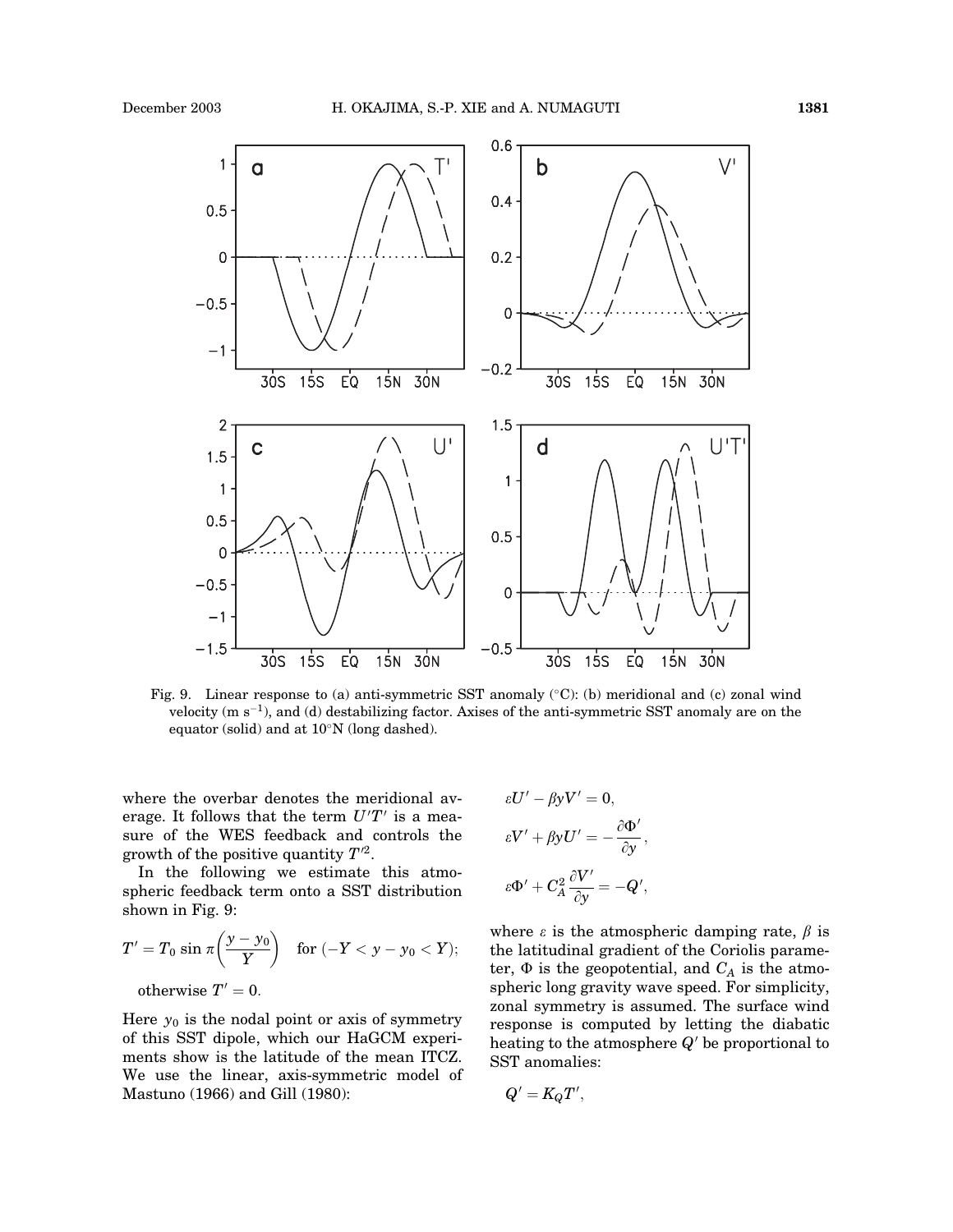

Fig. 10. Same as Fig. 9 but for the result of HaGCM experiments: Sym-run (solid) and Asym-run (long dashed). Correlation coefficients of: (a) SST, (b) meridional and (c) zonal wind velocities, with the SST difference between  $0-15^{\circ}N$  and  $0-15^{\circ}S$  for the Sym-run, and  $10-25^{\circ}N$  and  $10^{\circ}S-5^{\circ}N$  for the Asym-run, averaged zonally in  $170^{\circ}E-130^{\circ}W$ .

where  $K_Q$  is the coupling coefficient. We use  $T_0=1^{\circ}\text{C},\ \ \ Y=30^{\circ},\ \ \ \varepsilon=2\ \ \ \mathrm{day^{-1}},\ \ \ \beta=2.28\times$  $10^{-11}$  m<sup>-1</sup> s<sup>-1</sup>,  $C_A = 45$  m s<sup>-1</sup>, and  $K_Q = 6 \times$  $10^{-6}$  W K<sup>-1</sup>.

In the equatorial region, anomalous crossequatorial flow can be considered as the direct response of the atmosphere to the SST gradient of the imposed dipole, taking a bell-shaped curve centered at  $y = y_0$  (Fig. 9b). Under the symmetric ITCZ ( $y_0 = 0$ ; solid lines in Fig. 9), the zonal wind anomaly induced by the Coriolis force is also a dipole roughly collocated with the SST dipole, resulting in large SST-wind covariance on both sides of the equator that would act to amplify the SST dipole if SST were allowed to vary.

With the mean ITCZ displaced northward  $(y_0 = 10^\circ N;$  dashed lines in Fig. 9), in addition to a northward translation, the peak of the bell curve for  $V'$  decreases because of the resistance by stronger earth rotation against ageostrophic flow. Associated with the reduction in  $V'$  near the equator, the induced easterly wind anomaly shows a much weaker peak to the south, and so does the SST-wind co-variance there. This weakened co-variance peak is further offset by negative co-variance between the equator and ITCZ, where  $U'$  remains positive but  $T'$  is now negative. As a result, the meridional-mean covariance is significantly reduced compared to the case with the SST dipole centered on the equator.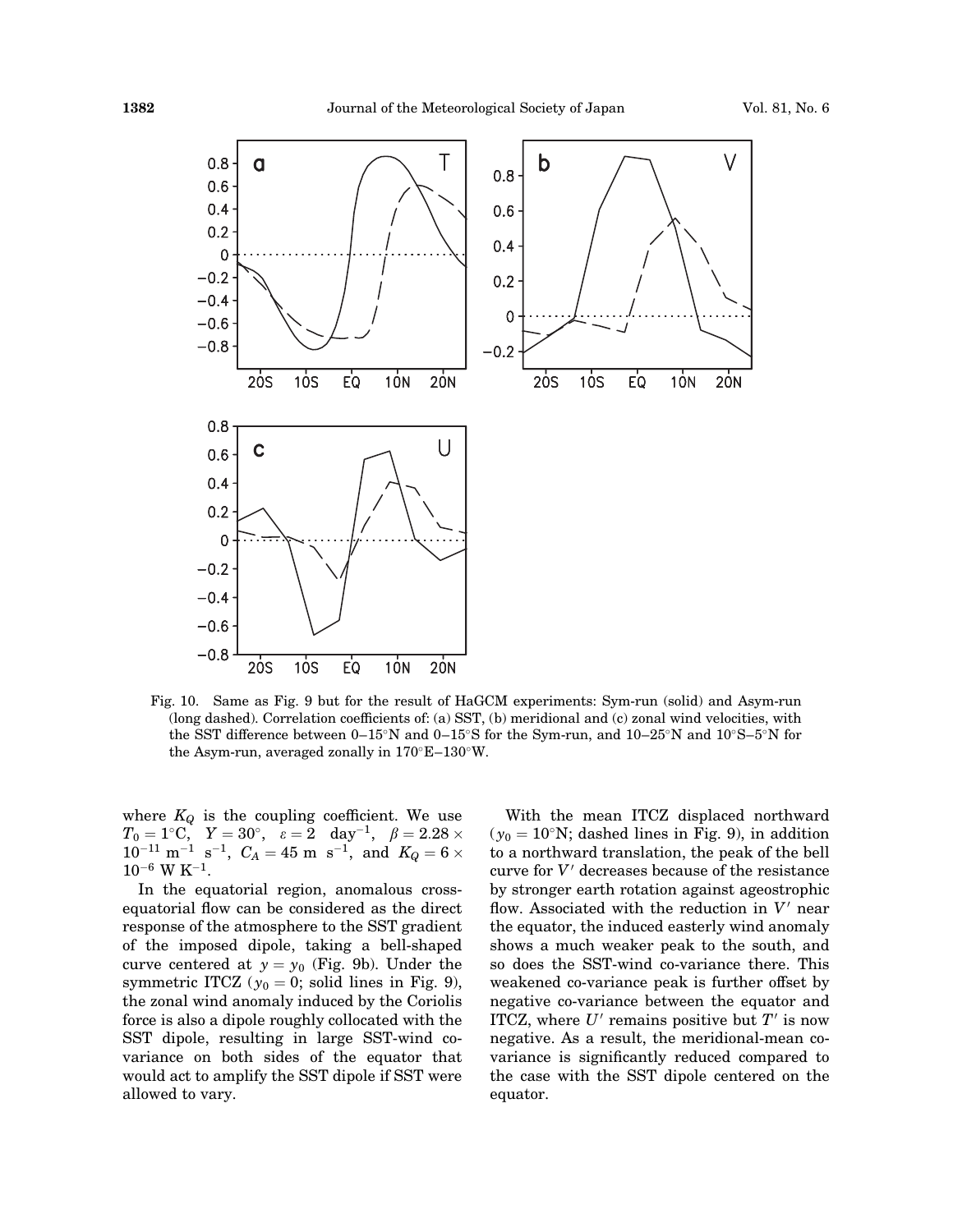

Fig. 11. Area integral of  $U'T'$  as a function of  $y_0$ .

Figure 10 shows SST and wind regressions upon a CESG index in the Sym-run and Asymrun. The overall wind structures are similar to those in the Matsuno-Gill model, including the reduced cross-equatorial wind anomalies in the Asym-run. South of the equator, zonal wind anomalies are weaker in the Asym-run than the Sym-run, reducing the SST-wind covariance. The cross-ITCZ asymmetry in the  $U'$ - $T<sup>′</sup>$  covariance—high to the north and low to the south (Figs. 9 and 10)—seems consistent with larger SST variance in  $15-20^\circ$ N than in 15–  $20^\circ$ S (Fig. 8).

Figure 11 shows the meridional-mean SSTwind co-variance as a function of  $y_0$ . The wind feedback onto the SST as measured by this covariance peaks with the symmetric ITCZ and decreases monotonically with the ITCZ moving away from the equatorial symmetry. With the ITCZ at  $10^{\circ}$ N, the wind feedback is only 44% of that with a symmetric climatology. This rapid reduction in feedback with  $y_0$  seems to offer a qualitative explanation of reduced interhemispheric interaction in the Asym-run of our HaGCM.

## 5. Discussion

The ITCZ is often viewed as the climatic axis of symmetry since it controls the rising branch of the interhemispheric Hadley circulation. The results of this study cast another role for the ITCZ, as the axis of symmetry for climate variability involving ocean surface processes (such as heat flux and Ekman dynamics). In a symmetric climate, the geographic equator coincides with the climatic axis of symmetry. Strong interhemispheric interaction takes place and pronounced dipole variability results in our HaGCM, with the equator as the nodal line. When the ITCZ is displaced north of the equator, by contrast, this departure of climatic axis of symmetry  $(\bar{v} = 0)$  from the geographic one  $(f = 0)$  weakens interhemispheric coherence of interannual variability in the model, with the ITCZ as the nodal line instead. The reduced SST variability at the ITCZ is a result of weak background wind—unfavorable for the WES feedback—and a negative cloud-SST feedback. Our simple model result shows that this displacement of the nodal line from the equator weakens the WES feedback south of the ITCZ and, hence, is unable to maintain the SST dipole centered at the ITCZ.

Throughout the year, SST variance generally reaches one minimum near the maximum climatological SST or ITCZ (Fig. 12), consistent with the Asym-run results. Our model results suggest that this climatic asymmetry is a reason why interhemispheric correlation is much weaker than predicted by previous theoretical studies of the WES mode, which all assume the equator as the climatic axis of symmetry. In the annual cycle, CESG variability is known to show strong seasonality, strong in boreal spring and weak in other seasons. This seasonality also seems consistent with our conclusion that the meridional configuration of the mean ITCZ dictates interhemispheric coherence. In boreal spring, the Atlantic climate is nearly symmetric about the equator and cross-equatorial interaction on interannual timescales—as measured by the variance of both CESG and crossequatorial wind velocity—is strong (Fig. 12). In other seasons, the ITCZ is confined to the Northern Hemisphere and the cross-equatorial variability is low.

The tropical Atlantic is not a closed system but instead receives strong forcing from the outside. The NAO is the strongest in boreal winter and can affect TAV via its subtropical pole's modulation of the northeasterly trades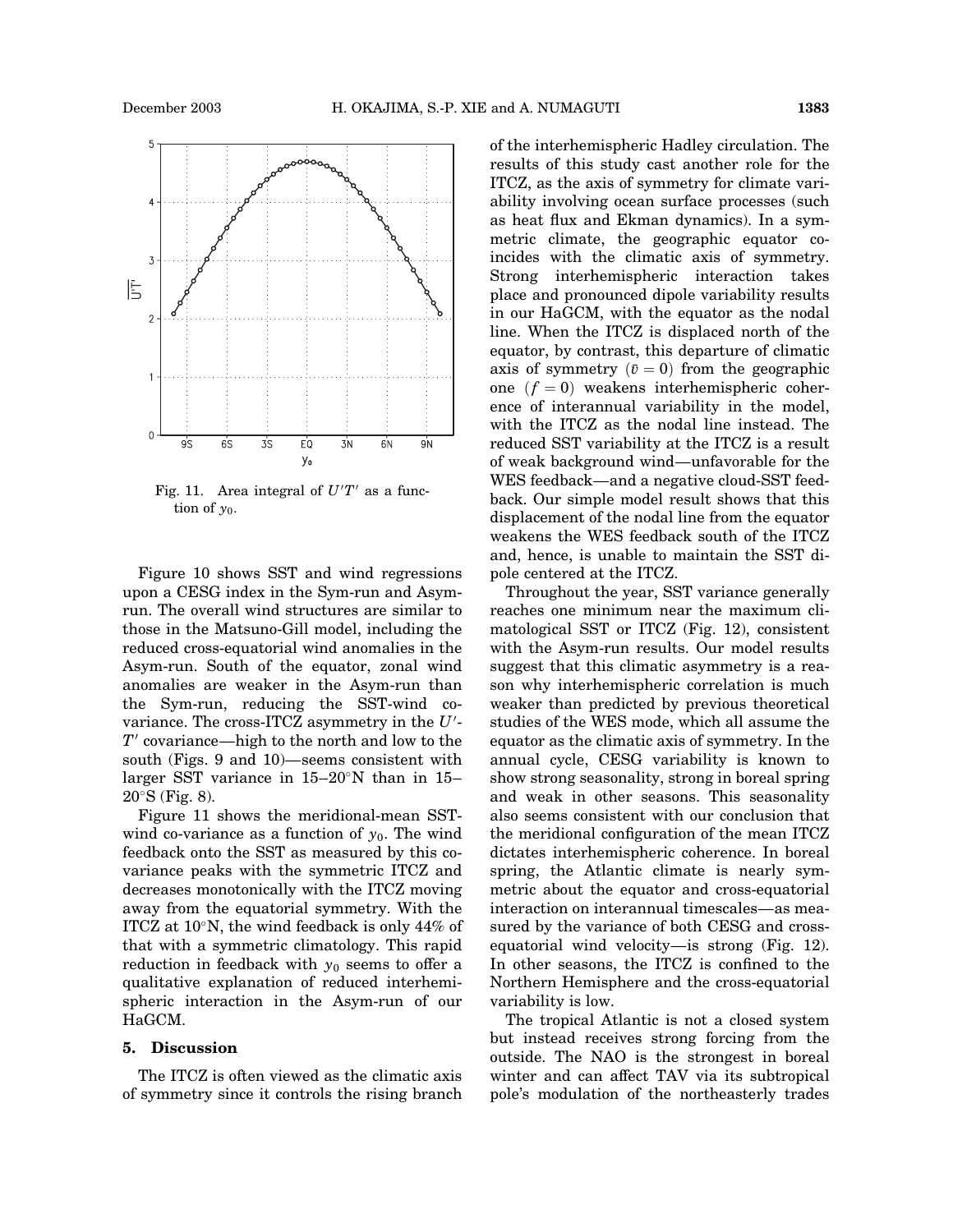

Fig. 12. Time-latitude sections of observed annual cycle of (a) SST (shade >  $27^{\circ}$ C), and (b) SST variance (dark shade >  $0.45^{\circ}$ C, light shade <  $0.35^{\circ}$ C). (c) Variances of meridional SST gradient (solid) and cross-equatorial wind (dashed). Zonal means in  $60^{\circ}$ W-20 $^{\circ}$ E are used based on the NCEP Reanalysis for 1948–2001. SST gradient is calculated by taking difference between NH  $(10^{\circ}N-20^{\circ}N)$  and SH  $(15^{\circ}S-5^{\circ}S)$ .

in the North Atlantic (Xie and Tanimoto 1998; Chang et al. 2001; Czaja et al. 2002). Both the ENSO and its teleconnection to North America and the North Atlantic are the strongest in the boreal winter as well (Enfield et al. 1999; Klein et al. 1999). The strong external forcing from these sources in boreal winter also seems to contribute partly to the boreal-spring peak of CESG variance (Chiang et al. 2002).

There are several caveats for direct application of our results to the real Atlantic. Most importantly, the subsurface ocean dynamics are removed in our HaGCM, which has allowed us to focus on surface feedbacks. With active ocean dynamics included, the Bjerknes feedback will enhance equatorial variability and interact/interfere with the WES mode discussed here. In fact, in the real Pacific that has a large zonal size, this equatorial Bjerknes mode overwhelms the WES variability. Our model results show that by removing the thermocline depth feedback and hence weakening the Bjerknes feedback, the WES feedback has a chance to manifest itself and becomes dominant even in a large ocean basin. While unique in the real climate system, the relative strength of the Bjerknes and WES feedbacks may vary from one coupled model to another. For example, a meridional dipole mode of coupled variability appears in the coupled GCM of Meteorological Research Institute of Japan, with anomalies of SST and surface wind in distributions consistent with the WES feedback (Yukimoto et al. 2000). A recent observational study suggests that the tropical Pacific has a meridional gradient mode with a coupled SSTwind structure similar to its counterpart in the tropical Atlantic (J.C.H. Chiang and D.J. Vimont 2003, unpublished manuscript).

#### Acknowledgments

The first two authors dedicate this paper to Atusi Numaguti for spearheading the development of the CCSR/NIES AGCM version 5.4 and his generosity in opening his code to the Japanese university community. The authors would like to thank M. Watanabe for helpful discussion, K. Saito for technical assistance, and J.C.H. Chiang and anonymous reviewers for useful comments. GFD-DENNOU Library and GrADS were used for analysis and graphics. This work is supported by NOAA CLIVAR Program (NA17RJ1230), NSF (ATM01-04468), JSPS Grant-in-Aid for Scientific Research (12440123), CCSR of University of Tokyo, and Frontier Research System for Global Change. IPRC contribution #235 and SOEST contribution #6256.

#### References

- Black, D.E., L.C. Peterson, J.T. Overpeck, A. Kaplan, M.N. Evans, and M. Kashgarian, 1999: Eight centuries of North Atlantic Ocean atmosphere variability. Science, 286, 1709–1713.
- Carton, J., X. Cao, B.S. Giese, and A.M. da Silva, 1996: Decadal and interannual SST variability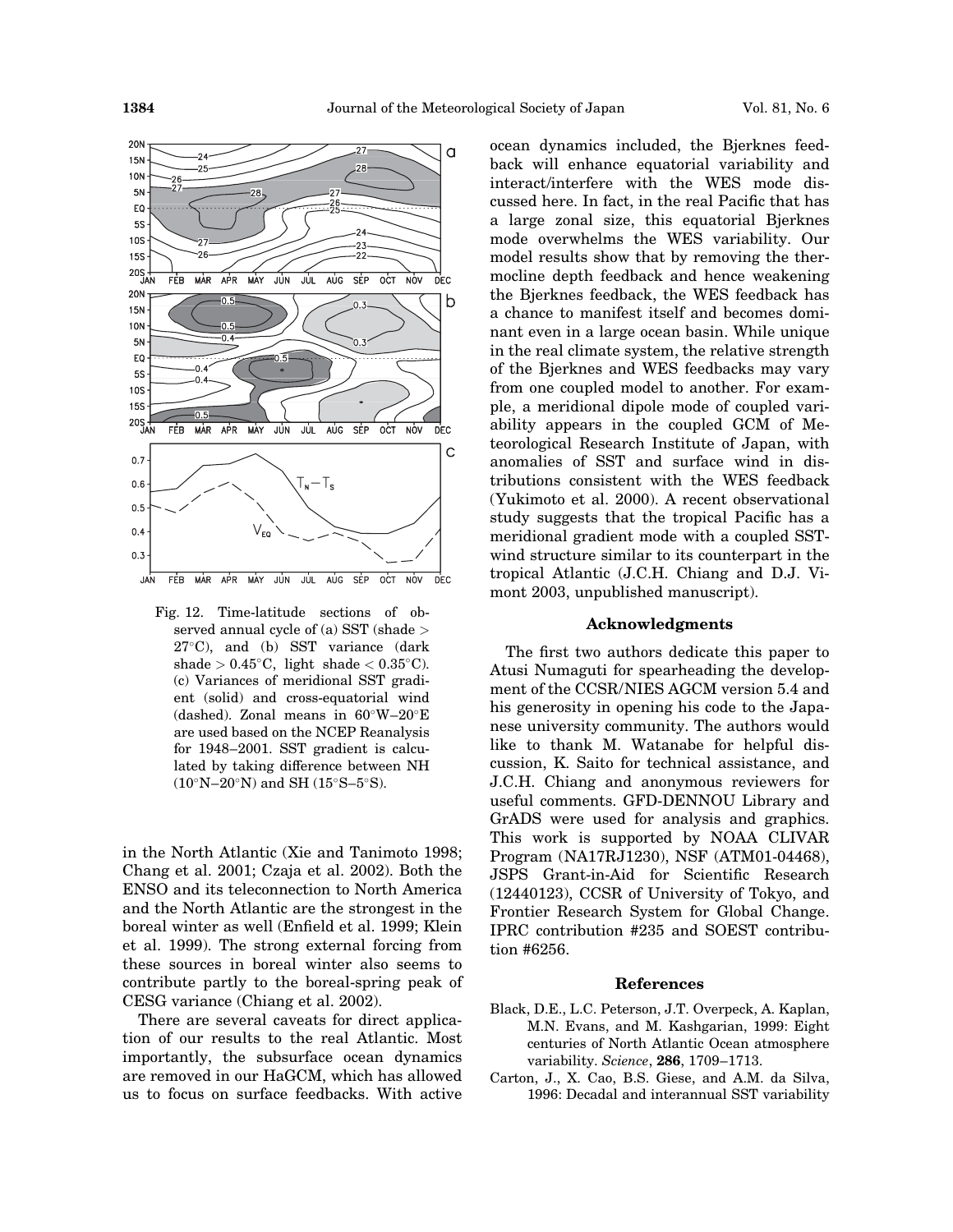in the tropical Atlantic Ocean. J. Phys. Oceanogr., 26, 1165–1175.

- Chang, P. and S.G.H. Philander, 1994: A coupled ocean-atmosphere instability of relevance to the seasonal cycle. J. Atmos. Sci., 51, 3627-3648.
	- ———, L. Ji, and H. Li, 1997: A decadal climate variation in the tropical Atlantic ocean from thermodynamic air-sea interactions. Nature, 385, 516–518.
- $-$ , and R. Saravanan, 2001: A hybrid coupled model study of tropical Atlantic variability. J. Climate, 14, 361–390.
- Chiang, J.C.H., Y. Kushnir, and A. Giannini, 2002: Deconstructing Atlantic ITCZ variability: influence of the local cross-equatorial SST gradient, and remote forcing from the eastern equatorial Pacific. J. Geophys. Res., 107, 10.1029/ 2000JD000307.
- Czaja, A., P. van der Vaart, and J. Marshall, 2002: A diagnostic study of the role of remote forcing in tropical Atlantic variability. J. Climate, 15, 3280–3290.
- Dijkstra, H.A. and J.D. Neelin, 1995: Oceanatmosphere interaction and the tropical climatology. Part II: Why the Pacific cold tongue is in the east. J. Climate, 8, 1343–1359.
- Enfield, D.B. and D.A. Mayer, 1997: Tropical Atlantic SST variability and its relation to El Nino-Southern Oscillation. J. Geophys. Res., 102, 929–945.
- , A.M. Mestas-Nunez, D.A. Mayer, and L. Cid-Serrano, 1999: How ubiquitous is the dipole relationship in tropical Atlantic sea surface temperatures? J. Geophys. Res., 104, 7841– 7848.
- Fedorov, A.V. and S.G.H. Philander, 2000: Is El Nino changing? Science, 288, 1997–2002.
- Gill, A.E., 1980: Some simple solutions for heatinduced tropical circulation. Quart. J. Roy. Meteor. Soc., 106, 447–462.
- Hastenrath, S., 1991: Climate dynamics of the tropics. Kluwer Academic, Boston, USA, 488p.
- Houghton, R.W. and Y.M. Tourre, 1992: Characteristics of low-frequency sea surface temperature fluctuations in the tropical Atlantic. J. Climate, 5, 765–770.
- Inatsu, M., H. Mukougawa, and S.-P. Xie, 2002: Stationary eddy response to surface boundary forcing: Idealized GCM experiments. J. Atmos. Sci., 59, 1898–1915.
- Kimoto, M. and X. Shen, 1997: Climate variability studies using general circulation models. In The Frontiers of Climate Research II, A. Sumi Ed., 91–116, CCSR/Univ. of Tokyo.
- Klein, S., B.J. Soden, and N.-C. Lau, 1999: Remote sea surface temperature variations during

ENSO: Evidence for a tropical atmospheric bridge. J. Climate, 12, 917–932.

- Li, T., 1997: Air-sea interactions of relevance to the ITCZ: Analysis of coupled instabilities and experiments in the hybrid coupled GCM. J. Atmos. Sci., 54, 134-147.
- Ma, C.-C., C.R. Mechoso, A.W. Robertson, and A. Arakawa, 1996: Peruvian stratus clouds and the tropical Pacific circulation—a coupled ocean-atmosphere GCM study. J. Climate, 9, 1635–1645.
- Matsuno, T., 1966: Quasi-geostrophic motions in the equatorial area. J. Meteor. Soc. Japan, 44, 25– 43.
- Mechoso, C.R., A.W. Robertson, and Coauthors, 1995: The seasonal cycle over the tropical Pacific in general circulation models. Mon. Wea. Rev., 123, 2825–2838.
- Mehta, V.M., 1998: Variability of the tropical ocean surface temperatures at decadal-multidecadal timescales. Part I: The Atlantic ocean. J. Climate, 11, 2351–2375.
- Miller, M.J., A.C.M. Beljaars, and T.N. Palmer, 1992: The sensitivity of the ECMWF model to the parameterization of evaporation from the tropical oceans. J. Climate, 5, 418–434.
- Mitchell, T.P. and J.M. Wallace, 1992: The annual cycle in equatorial convection and sea surface temperature. J. Climate, 5, 1140–1156.
- Neelin, J.D., D.S. Battisti, A.C. Hirst, F.-F. Jin, Y. Wakata, T. Yamagata, and S. Zebiak, 1998: ENSO theory. J. Geophys. Res., 103, 14261– 14290.
- Nobre, P. and J. Shukla, 1996: Variations of sea surface temperature, wind stress, and rainfall over the tropical Atlantic and South America. J. Climate, 9, 2464–2479.
- Numaguti, A., M. Takahashi, T. Nakajima, and A. Sumi, 1995: Description of CCSR/NIES atmospheric general circulation model. In Climate System Dynamics and Modeling, T. Matsuno Ed., CCSR/Univ. of Tokyo.
- ———, 1999: Origin and recycling processes of precipitating water over the Eurasian continent: Experiments using an atmospheric general circulation model. J. Geophys. Res., 104, 1957– 1972.
- Okumura, Y., S.-P. Xie, A. Numaguti, and Y. Tanimoto, 2001: Tropical Atlantic air-sea interaction and its influence on the NAO. Geophys. Res. Lett., 28, 1507–1510.
- and ——, 2003: Atmospheric response to tropical Atlantic SST anomalies: Role of planetary boundary layer adjustment. Proc.  $12^{th}$ Conf. on Interaction of the Sea and Atmos., P2.1, 1–7, Amer. Meteor. Soc., Long Beach.
- Philander, S.G.H., D. Gu, D. Halpern, G. Lambert,